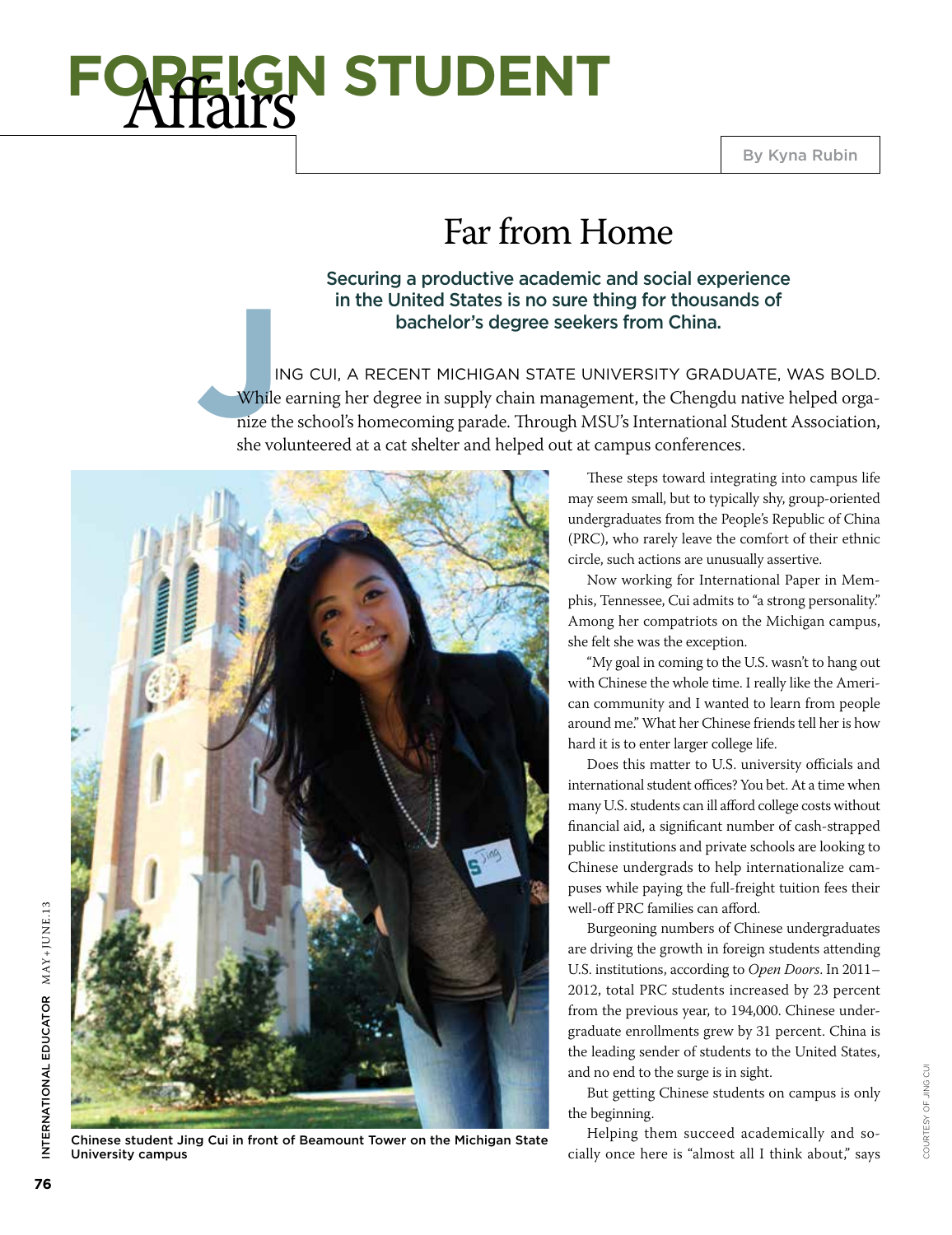

- Strong academic support: advising, tutoring, and writing assistance
- Transfer to great universities across the U.S.A.
- University programs at huge tuition savings

### For more information, contact:

Office of International Student Services 7630 Little River Turnpike, Suite 815, Annandale, VA 22003 703–323–3423 | *oiss@nvcc.edu* | *www.nvcc.edu*

![](_page_1_Picture_6.jpeg)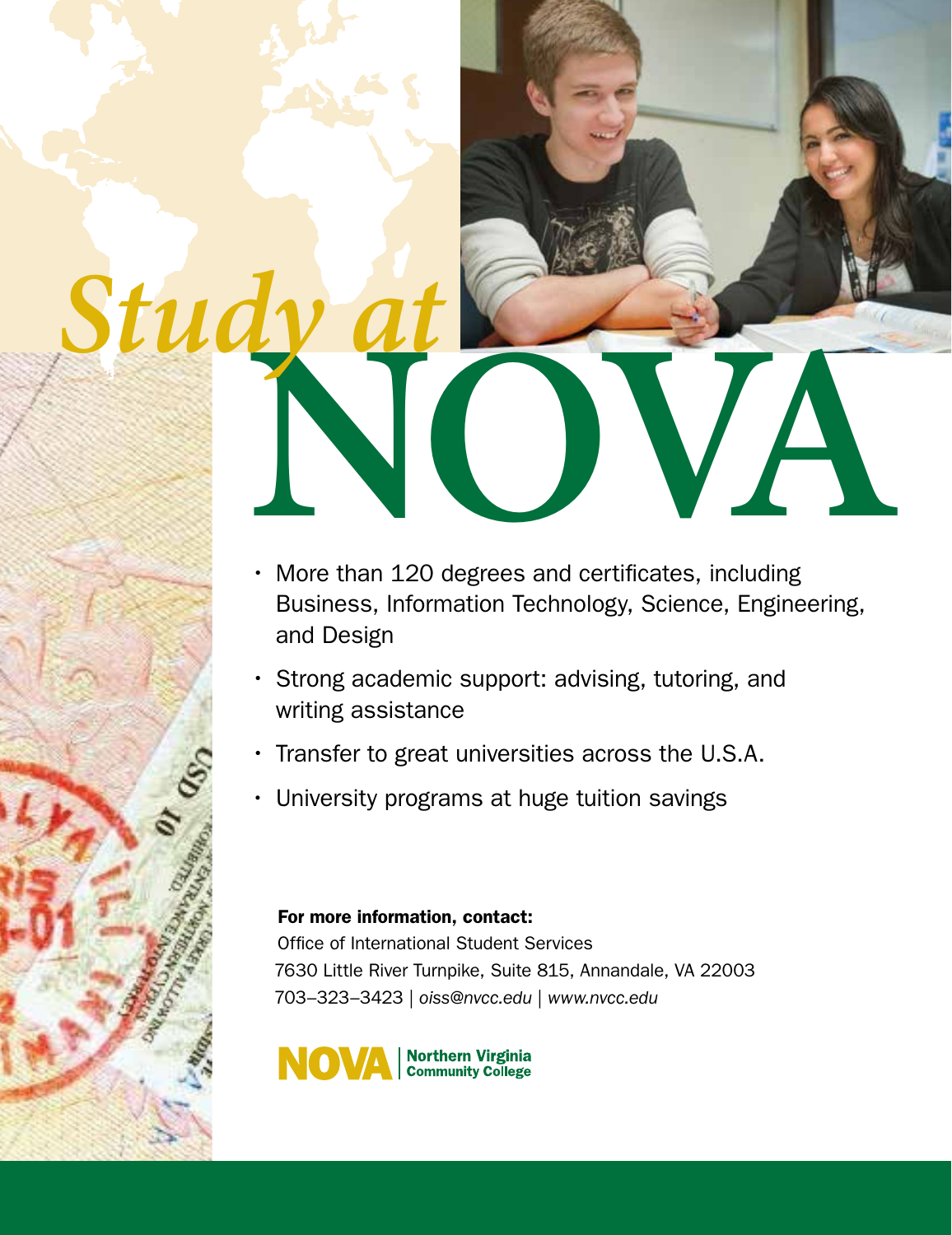Peter Briggs, director of MSU's international office. With MSU's jump in Chinese undergrads from 45 in 2005 to more than 2,800 today, and Chinese applications expected to balloon from 6,000 to 9,000 between fall 2012 and fall 2013, Briggs feels the amount of time spent on Chinese students relative to other international students is justified.

"I've been in this field for 35 years. This historic sweep of Chinese students is not normal. It's an opportunity to seize."

#### **Different From Earlier Cohorts**

In the early 1980s, Chinese students coming to the United States were usually government-funded, doctoral-degree seekers—mature, patriotic, top-notch students in STEM fields who were committed to going home to strengthen a China still recovering from the devastation of the Cultural Revolution.

Today's students are more diverse in financing sources, majors, hometowns, and academic motivation. As single-children from newly affluent middle-class families, some failed China's all-important national university exam, or simply bypassed it, relying on U.S. agents in China to secure them admission to a U.S. college.

This generation of Chinese students has been coddled by parents and grandparents, observed a number of international office directors. That, and access to the Internet, says Yenbo Wu, director of international programs at San Francisco State University, has made them more liberal and independent-minded than earlier generations. Also, they are more practical and less politically ideological.

Those traits should help them succeed on U.S. campuses, but often, they don't. "There's less government control over their thinking," says Wu, who came to the United States in 1984 and earned a PhD in comparative education, "but their competence, skills, and experience aren't there." Chinese seem to require more mentoring than other international students.

According to college officials interviewed for this article who work with international students, the quality and maturity of Chinese students have slipped over the years.

**Chinese students can struggle to make decisions about daily life and course selection, as do sheltered U.S. freshmen, but they are often unprepared for U.S. academic and social life.**

Unlike those on university exchange programs, who've been vetted, some Chinese undergrads do not have clear goals in mind.

"Don't think you're coming here to party," Mei-Chi Chen Piletz of Mississippi College, a private Christian college in Clinton, Mississippi, that began aggressively recruiting Chinese students in 2005, says she tells Chinese students. "We're not lowering the bar for you," she informs them. During fall 2012, the college sent home two students whose GPAs were dropping and who refused school-financed tutors.

Chinese students can struggle to make decisions about daily life and course selection, as do sheltered U.S. freshmen, but they are often unprepared for UU.S. academic and social life. Low English proficiency is a root problem—students studied it in China as a subject rather than a living tool. But larger issues are at play. Western professors expect a certain level of critical thinking that China's rote education does not encourage.

Socially, Chinese who room with U.S. students have the chance to interact and improve their English. According to several Chinese students interviewed, however, discomfort with U.S. roommates' proclivity for noise and bringing sexual partners to the room, coupled with a fear to speak out, leaves a communication gap only bridged when Chinese are willing to express their feelings about these behaviors. For the most part, the situation leads to Chinese seeking compatriot roommates, a decision sometimes couched in culinary terms. Says one George Mason University junior from Shenyang, "When Chinese people cook, the oil makes a lot of smell and smoke; Americans don't like that."

#### **Reluctant to Integrate and Seek Outside Help**

"Most Chinese students aren't motivated to become integrated here," says Yenbo Wu. "It's not a priority." The issue carries over to Chinese PhDs working in America. "They admire U.S. society and understand how it basically functions, but don't deeply participate." Few Chinese students have American friends, he observes.

Several students interviewed referenced a trajectory that rules out the need, in their minds, to network with locals or other international students. They hope to return to China after working in the United States for a few years, and expect their parents to secure jobs for them.

Cultural differences, real and perceived, insulate them from U.S. campus life in ways that can prevent them from using university services that could help them succeed. For instance, Chinese students tend to get information about where to live and what courses to take from each other, not from the university, says Wu. The information they get is not always accurate.

By training, Chinese are ace test takers, especially in large classes where the exams are multiple choice and the subject matter, say, accounting, doesn't require much writing. But as undergraduate Yeran Zhou wrote in a January 16, 2013, *Chronicle of Higher Education* blog, "Just because some Chinese students are getting good grades on paper doesn't mean they are doing well in reality."

Newfound freedom from parents who have carefully planned every detail of their lives can be overwhelming. Insomnia may afflict students new to campus, as it did a friend of George Mason University student Shengming Qu. For some Chinese students, depression and suicide may mark the dark side of campus life, according to Charles Hou, director of the Global Higher Education Academy, which helps Chinese students prepare to study abroad.

Yet when they experience psychological problems, the last place they go for help is the university. Even if U.S. schools had Chinese psychologists on hand, not sharing one's problems with strangers is a matter of face.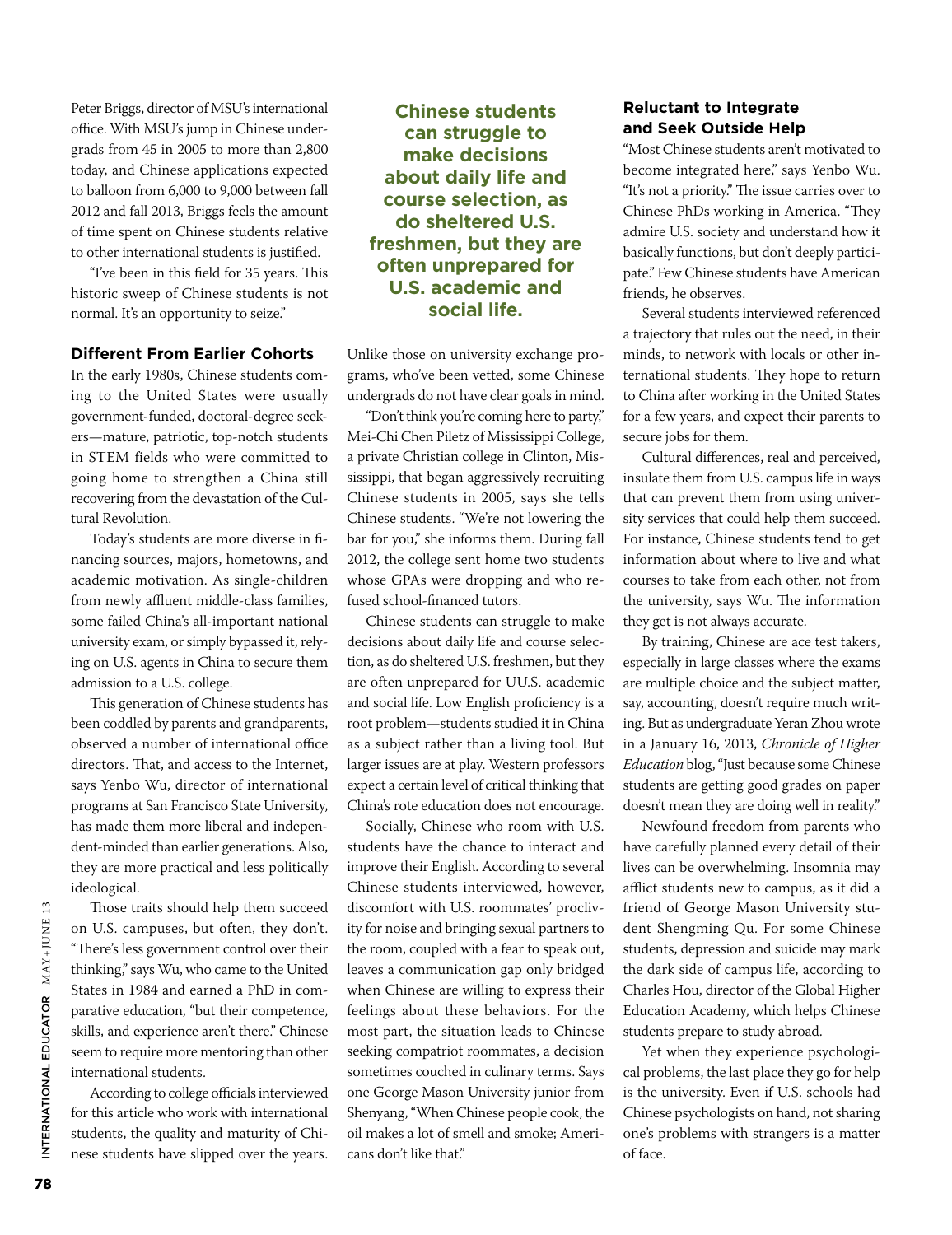# Welcome to the perfect learning environment.

What would you like to achieve?

The University of Western Australia in Perth is the oldest institution of higher learning in Western Australia and a member of Australia's prestigious Group of Eight universities, a collaboration of the top research universities in Australia.

Since 1913 UWA has helped shaped the careers of over 100,000 graduates and is the destination of choice for the higher-achieving students in Western Australia.

As the State's only university to achieve a ranking in the top 100 universities in the world\*, UWA offers the perfect learning environment. It delivers an extraordinary combination of world-leading research, award-winning teaching and a vibrant student life.

All available on one of Australia's most picturesque campuses in what The Economist Intelligence Unit believes is "one of the world's most liveable cities". uwa.edu.au

\*ARWU 2012

![](_page_3_Picture_7.jpeg)

![](_page_3_Picture_8.jpeg)

THE UNIVERSITY OF | A CENTURY OF<br>WESTERN AUSTRALIA | ACHIEVEMENT<br>Achieve International Excellence | 1913 - 2013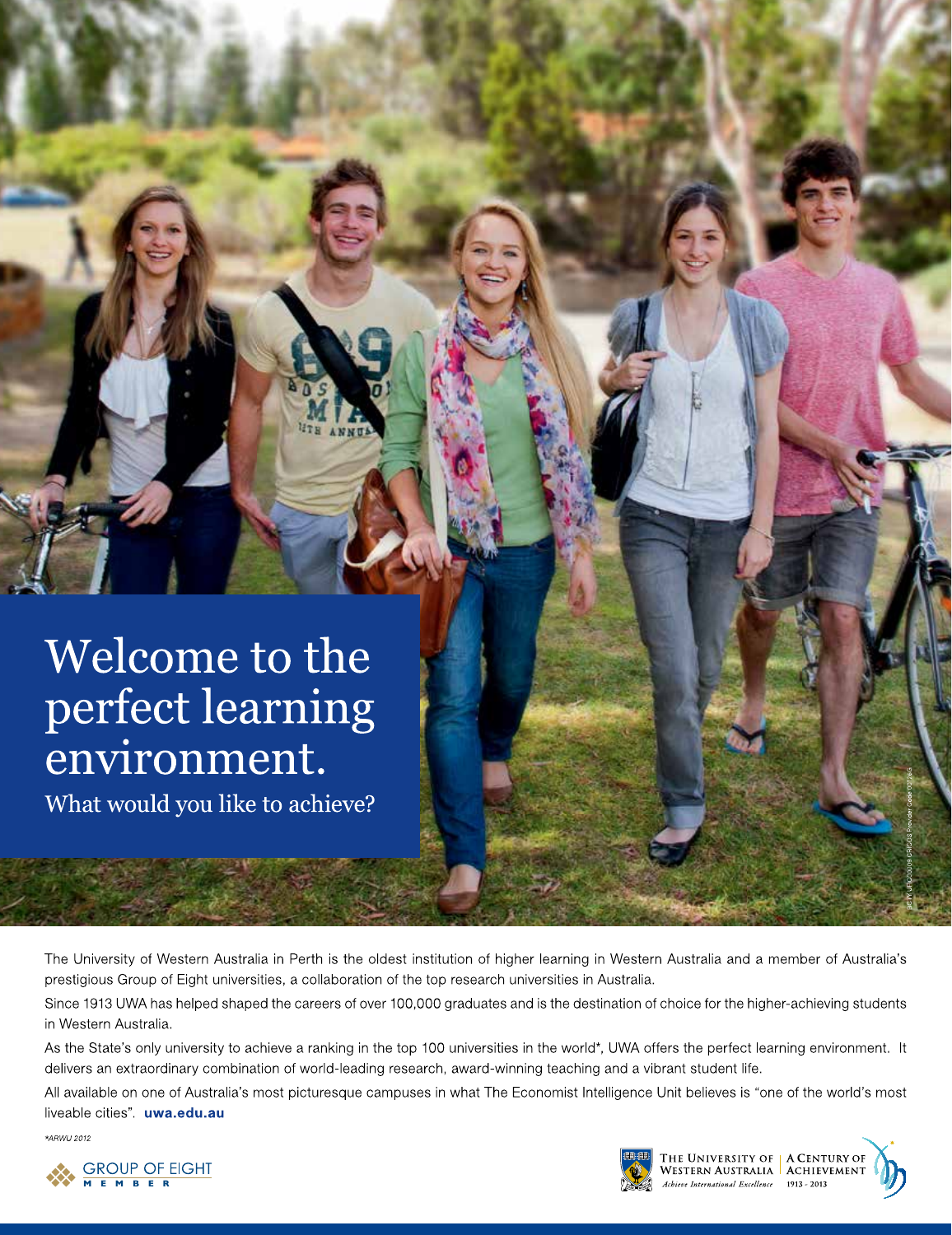"It's not a question of language but of culture," says Charles Hou "No one goes to a doctor for psychological problems. They go to friends." Echoes MSU grad Jing Cui, "There aren't counselors in Chinese schools. We're not used to the idea," she says, though she feels that over time Chinese students may start making use of these resources.

#### **What Can Schools Do?**

Devoting a disproportionate amount of time and resources to the needs of Chinese students can draw criticism for showing favoritism. But institutions committed to nurturing success for this population prepare Chinese students for U.S. campus life before they leave home.

In June 2011 some 500 Chinese students and their parents attended MSU China-based predeparture briefings. Chinese colleges don't hold such meetings and provide few services to students, so families highly value the chance to meet college officials and ask questions. "It's great to have the parents there," says Peter Briggs. "We give students confidence that someone's caring for them." The goal is to build trust, which isn't easily done at a big state school. Importantly, current MSU students from China are also on hand at the briefings.

MSU alum Jing Cui, who didn't have the benefit of an in-China briefing before arriving in 2009, says that U.S. colleges need to alert undergrads to the very real difficulties ahead, including language. "I didn't realize how hard it would be to talk to my American roommates or to the front desk."

Mei-Chi Chen Piletz, director of Mississippi College's office of global education since October 2012, is in the process of forming advisory groups in China comprising Chinese alumni who would "explain our school's expectations so there are no surprises." She envisions multiple advisory groups, drawing on the alumni dotted across the country. "We offer predeparture orientation for our American students going to China. The same should apply to our Chinese students," she says.

To address U.S. academic expectations, the Global Higher Education Academy's Charles Hou suggests in-China workshops that let students experience Western education in context.

"It's a question of learning in the way Westerners teach," says the McGill University PhD. In the undergrad workshops he used to give in China, he taught "how to learn"—how to deal with assignments and communicate with peers and professors. Hou gave them U.S.-style assignments that required choosing a research topic and collecting data. He taught them how to com-

![](_page_4_Picture_9.jpeg)

pose papers, and he explained copyright. "Talking about plagiarism is a must," he says.

Most for-profit language training schools in China only help students pass standardized tests says Hou. "Very few students are aware that after they get good TOEFL scores, they still have a long way to go" to secure a successful academic experience abroad.

#### **Aligning Goals and Taking Concrete Actions**

Once Chinese undergrads arrive on a U.S. quad, finding a welcoming environment where they feel supported requires a larger effort beyond what any one international office can do.

U.S. schools, from top to bottom, need to align their goals in serving Chinese students, says San Francisco State's Yenbo Wu. Some parts of campus want them for their tuition dollars, others for the diversity they bring. Many institutions don't speak with one voice about Chinese students, he says.

Others argue that in order for Chinese students to better fit into campus life, colleges need to educate students and faculty about Chinese culture. "Many students may not even know where China is," says Christopher Tong, director of the Center for China-American Business Studies at Westminster College in Salt Lake City.

Mississippi College's Piletz finds her whole campus working to support international students (over half of whom are Chinese)—the writing center; residence life; student life; the Baptist Student Union; the Office of Christian Development, which hosts a free monthly lunch for international students. "Our administration from the president down—everybody's on board. Our office couldn't do what we do without all this help," she says.

Useful approaches to creating a warm climate for Chinese students involve reaching out, building trust, and being proactive to preempt problems. Project Explore, an MSU international office initiative begun in fall 2010, is an innovative way to do all three.

Project Explore, according to Peter Briggs, makes Chinese students "insiders to the issues that affect them." The project is staffed by seven Chinese students hired by